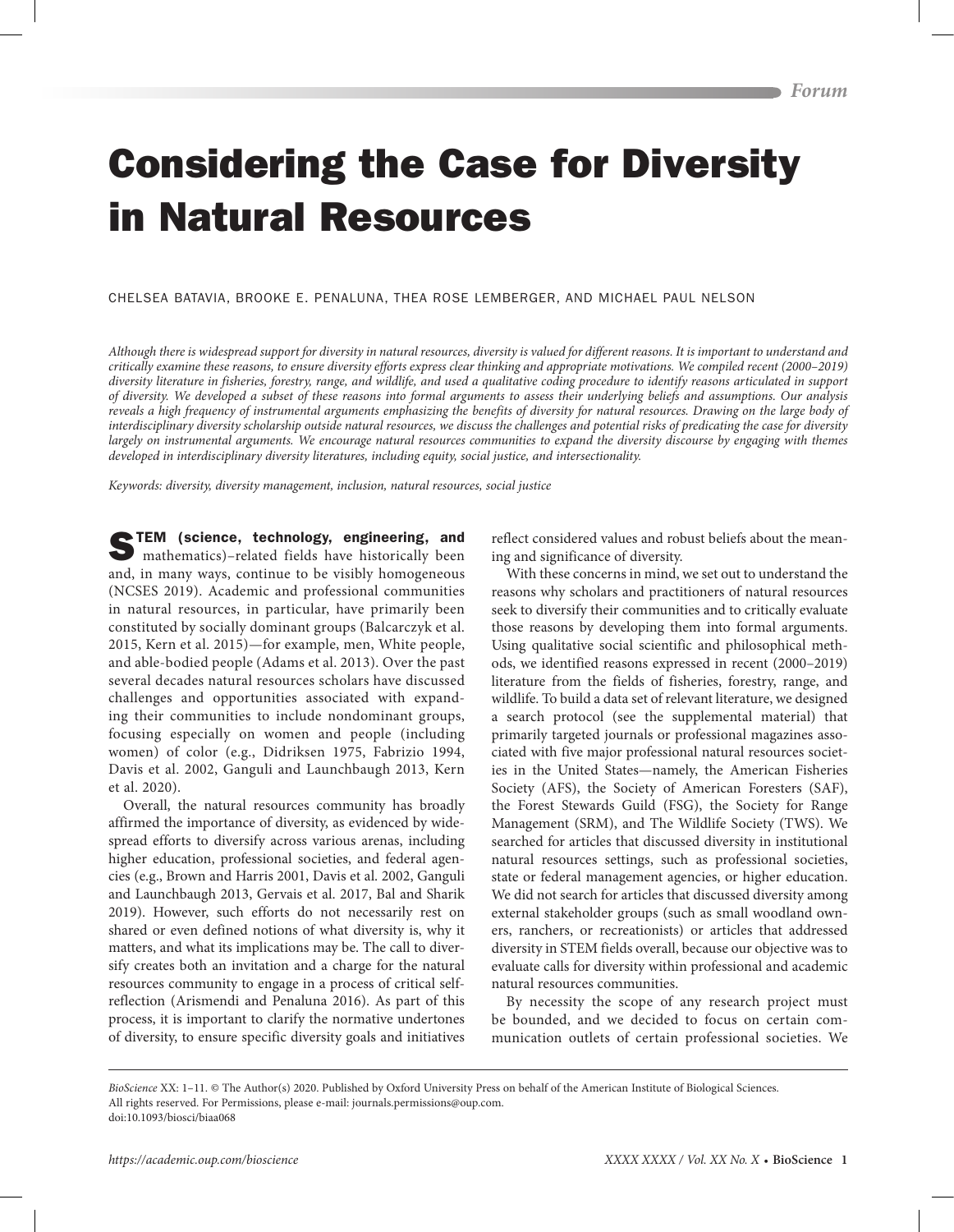#### Box 1. Working definitions of diversity, equity, and inclusion.

These definitions informed our coding procedure and analysis. They represent our understandings of diversity, equity, and inclusion, based on a combination of literature review, professional experience, and reflection. We offer these as viable but not singular or definitive interpretations of the three concepts.

Diversity refers to differences among members of a community along one or more dimensions of social identity, including ablebodiedness, age, class, gender, race, religion, or sexual orientation.

Equity is a condition in which all individuals have equal opportunity to access a community and benefit from participation therein. Efforts to achieve equity aim to eradicate implicit and explicit forms of bias, prejudice, and discrimination that unfairly disadvantage some people, but not others.

Inclusion is a condition in which all individuals are welcomed, supported, and valued as integral members of a community. The term may refer to activities or initiatives that aim to cultivate the qualities of an inclusive community, or it may refer to the subjective sense of inclusion as experienced by community members.

acknowledge that a data set including articles appearing in the scholarly publications of other professional societies or in other communication outlets (e.g., member newspapers or newsletters) may have yielded different findings. Our analysis provides insights into the case for diversity as it has recently been advanced within a certain segment of the natural resources community, and we hope these insights will inspire future analyses of the diversity discourse in additional segments of the natural resources community.

Using methods of formal content analysis (Krippendorff 2013), we designed a qualitative coding procedure to identify and catalogue reasons why authors support or oppose diversity in natural resources. Eight common reasons were identified from the natural resources literature, including articles predating 2000. These reasons were developed into coding categories described in a formal codebook (see the supplemental material). The eight original reasons were later compressed into six reasons, including four reasons for diversity and two reasons against it. Each article in the data set was coded for presence or absence of each of these fixed-code reasons. We also created two open codes to capture reasons that emerged from the articles and were not reflected in the fixed-code categories. Each article was coded for presence or absence of these other reasons, and, for articles coded 1, we kept detailed notes characterizing the emergent reason. In addition to reasons, we also coded articles for presence or absence of text mentioning topics related to equity or inclusion (box 1).

Once coding was complete, we organized relevant sections of text from each article, by reason, in a master document. This allowed us to synthesize different iterations of reasons and to develop them into formal arguments (Batavia and Nelson 2018). A formal argument involves premises (P) that lead to a conclusion (C). Argument analysis is a philosophical method used to evaluate a proposition (i.e., the conclusion) by examining the chain of inference supporting it (i.e., the premises). By formulating arguments about diversity, we can understand and methodically assess the beliefs and assumptions underlying the proposition that diversity is (or is not) good or important for natural resources (Batavia and Nelson 2018). Given the complexity of human communication, there is variability in how any one reason is expressed by different authors. Consequently, there is some subjectivity in our results, in that other analysts may have formulated the same arguments using different language or with different emphases. The arguments we present may be regarded as viable interpretations of arguments that have appeared in the recent natural resources literature and prompts for further discussion.

## Overview of recent natural resources diversity literature

The search initially generated 151 articles, but in the process of analysis, we determined that 54 articles were not relevant to our objectives. Ninety-seven articles were included in the final data set. We saw a pronounced increase in diversityrelated articles over the 19-year period we examined, with only 21 articles (22%) published in the first half of our time range (2000–2009), compared with 76 (78%) in the second half (2010–2019; figure 1). Thirty-three of the articles in our data set were from wildlife (34%), and 27 of these appeared in The Wildlife Society's professional magazine, *The Wildlife Professional*. Another 26 articles were from fisheries (27%) and, like wildlife, most of these  $(n = 25)$ appeared in the American Fisheries Society's professional magazine, *Fisheries.* Forestry and range each produced 16 articles (16.5%), with the majority appearing in the *Journal of Forestry* (*n* = 8) and *Rangelands* (*n* = 15), respectively. Six articles addressed diversity in natural resources generally, published in the *Journal of Forestry* (*n* = 3), *Wildlife Society Bulletin* ( $n = 2$ ), and *BioScience* ( $n = 1$ ).

Few articles  $(n = 13)$  expressed reasons to oppose diversity in natural resources (see the supplemental material for more information), and in most of these cases, the authors did not themselves suggest diversity in natural resources is bad or unimportant. Rather, text coded for reasons against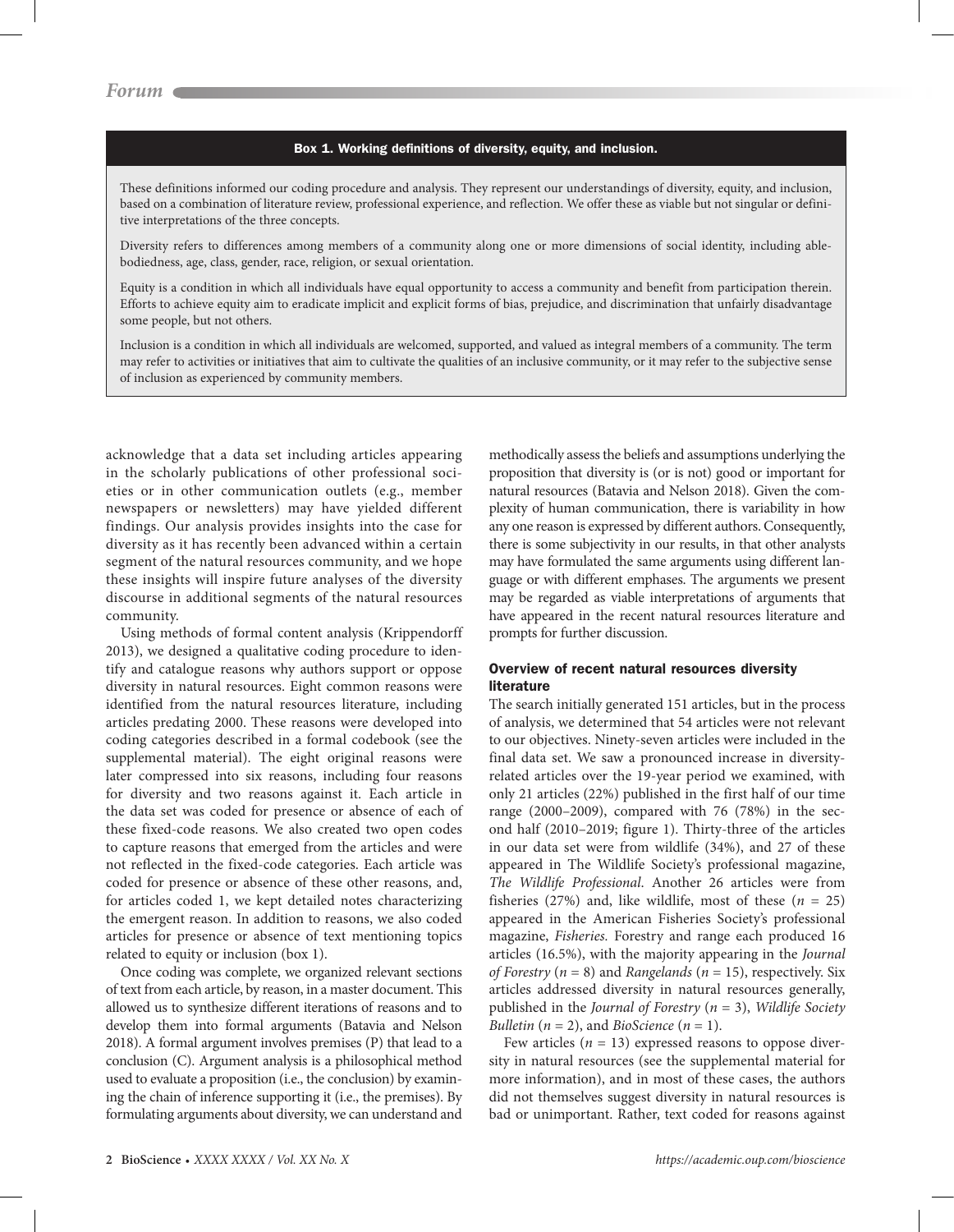

*Figure 1. The number of articles included in final data set, by (a) field, (b) journal, and (c) year. Articles were included in the data set if they matched certain search terms (provided in the supplemental materials) and fell within the scope of our research objectives*  $(N = 97)$ *.* 

diversity referred to beliefs held in the past (e.g., that women are incapable of forestry work) or concerns some people may have about diversity (e.g., that diversity efforts create extra work). Because our objective was to understand why diversity in natural resources is valued and because the articles in our data set overwhelmingly expressed support for diversity, below, we discuss only prodiversity arguments.

Thirty-two of the articles in our data set cited only one reason supporting diversity, whereas 26 articles cited two reasons, 21 articles cited three reasons, and 5 articles cited four reasons supporting diversity (see supplemental figure S1). Eleven articles were not coded for any reasons supporting or opposing diversity. Most of these articles conveyed a generally supportive stance toward diversity, but the authors did not state or imply any particular reason why diversity is important.

The idea that diversity is good for the profession, one of the fixed-code reasons formulated below as *the good for the profession* argument, was the reason most frequently cited in support of diversity, appearing in 56 articles (figure 2). This was the only reason cited for diversity in 14 articles, compared with 21 articles in which it was one of two reasons, 16 articles in which it was one of three reasons, and five articles in which it was one of four reasons.

The other three fixed-code reasons appeared less frequently. The idea that natural resources should represent demographics of the larger population, formulated below as the *representation argument*, appeared in 37 articles (figure 2), and usually it was one of several reasons cited in favor of diversity. In only four articles did it appear as the only reason (figure S1). The idea that natural resources should diversify to remain relevant, formulated below as *the relevancy argument*, appeared in 13 articles (figure 2) but never as the only reason cited in support of diversity (figure S1). Finally, the idea that natural resources needs to diversify because the available pool for recruitment is itself increasingly diverse, formulated below as *the availability argument*, appeared in only 12 articles (figure 2) usually, again, alongside other reasons. In only two articles was availability mentioned as the standalone reason for diversity (figure S1).

Along with these four fixed-code reasons, a large number of additional reasons to support diversity emerged from our analysis, and were categorized as

*other* (box 2). These other reasons were the second most frequently cited, after good for the profession, appearing in 49 articles (figure 2). In 12 articles, the only reason cited in support of diversity was an other reason, compared with 15 articles in which an other reason was one of two reasons cited, 17 articles in which an other reason was one of three reasons cited, and five articles in which an other reason was one of four reasons cited (figure S1). Other reasons were highly variegated (see examples in box 2), and at times specific to one field (e.g., wildlife) or underrepresented group (e.g., Native Americans).

It is beyond our scope to offer a full analysis of all prodiversity arguments, so we focus on the fixed-code reasons, which recurred throughout the data set, and also highlight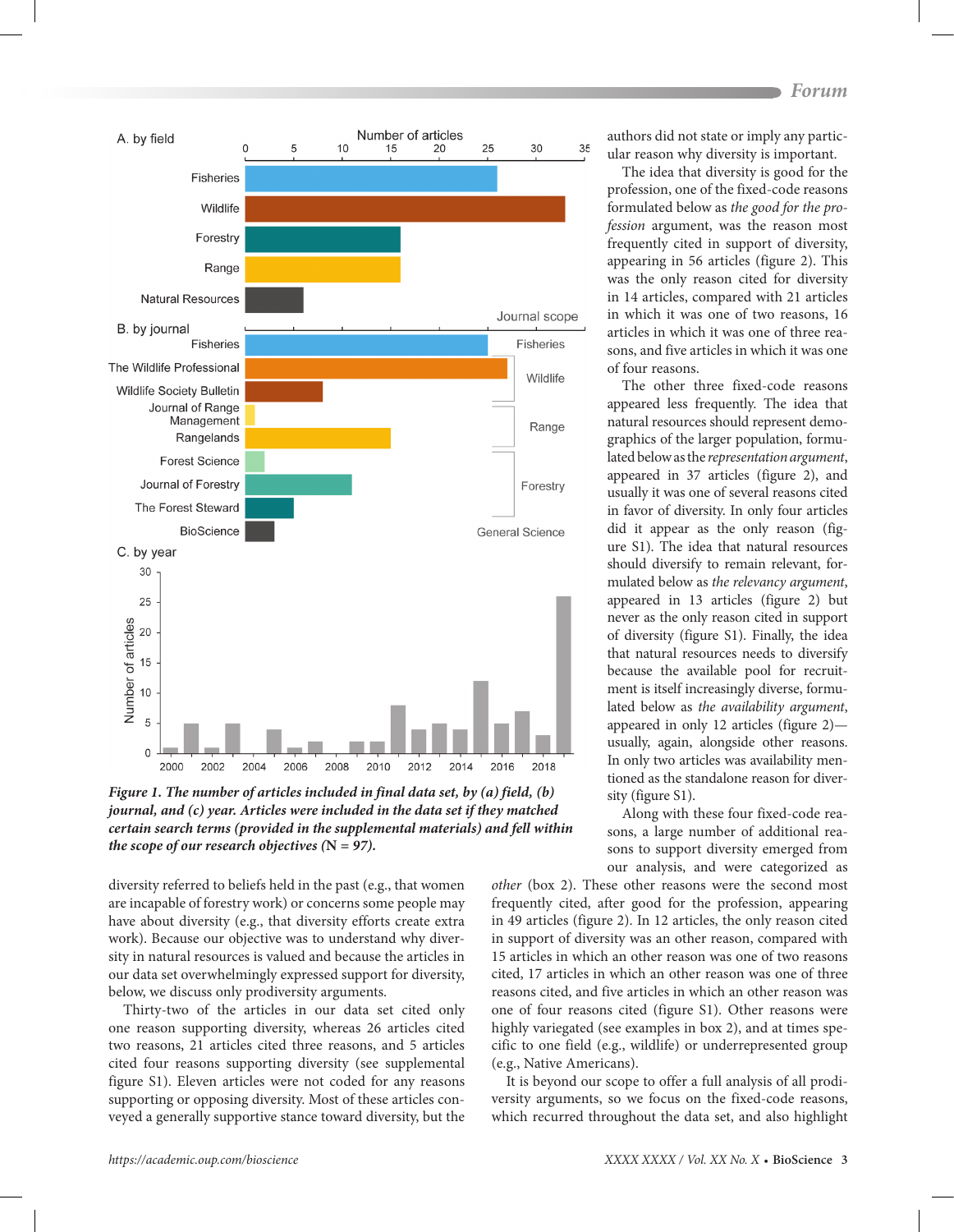

*Figure 2. The number of articles expressing reasons for or against diversity in recent (2000–2019) natural resources literature, by field. The counts do not sum to 97 because some articles did not express any reasons for or against diversity, and many articles expressed multiple reasons.*

one emergent reason because it surfaces novel and provocative ideas about diversity.

## Arguments for diversity in natural resources

The first two arguments we consider are predicated on the idea that diversity is somehow necessary for natural resources communities to endure. The first statement of this reasoning we call *the availability argument*: (P1) The available pool for future recruitment to natural resources (i.e., the US population) is diverse. (P2) To persist, natural resources professions must recruit from the available pool. (C) Therefore, to persist, natural resources professions must diversify.

The argument hinges on the observation that future recruits to natural resources will primarily be drawn from a population that is itself diverse. P1 is clearly true: Members of the US population differ along numerous demographic dimensions. P2 is also self-evidently true. Together P1 and P2 support the conclusion that natural resources must recruit from a diverse pool. They do not, however, support the conclusion stated above—namely, that natural resources must diversify to persist. This is because it is not numerically necessary for the demographic composition of natural resources to mirror the demographic composition of the pool from which it recruits. At the time of writing, there are nearly 500 members of FSG (Colleen Robinson, FSG, Santa Fe, New Mexico, personal communication, 4 December 2020), and approximately 8,000 members of AFS (Eva Przygodzki, AFS, Bethesda, Maryland, personal communication, 22 January 2020), 10,000 members of SAF (Elaine Cooke, Membership Services, SAF, Bethesda, Maryland, personal communication, 22 January 2020), 2700 members of SRM (Vicky Trujillo, SRM, Littleton, Colorado, personal communication, 4 December 2019), and 11,000 members of TWS (Aniket Gajare, TWS, Bethesda, Maryland, personal communication, 4 December 2019). In comparison, there were an estimated 97,231,587 non-Hispanic White men in the US population in 2017, with at least 20,000,000 under the age of 20 (US Census Bureau 2019). Accordingly, there are more than enough White men available to keep natural resources numbers stable. Put differently, it is not *numerically* necessary to recruit people of nondominant gender or racial or ethnic groups in order to ensure the basic survival of natural resources professions. Perhaps the availability argument seems persuasive because it evokes a sense of urgency, but the inference does not hold up to careful scrutiny. There are, however, still several reasons to consider, which may present a more robust case

for the importance of diversity in natural resources.

Some suggest natural resources must diversify not as a matter of sheer numerical necessity, but to remain relevant to larger society (including future recruits and external stakeholders). This idea is expressed in what we call *the relevancy argument*: (P1) Natural resources professions must be relevant to society to remain viable. (P2) Natural resources professions must be diverse to be relevant to society. (C) Therefore, natural resources professions must be diverse to remain viable.

For brevity we accept P1 as a given (e.g., Bengston 1994, Kennedy et al. 1995), and turn our attention to P2. Often this premise is simply asserted or implied, rather than explained. However, several authors suggest a relevant natural resources community is one that represents the diversity of the larger population (e.g., Lopez and Brown 2011): (P1) The demographics of the US population are diverse. (P2) Natural resources must represent the demographics of the population to be relevant to society. (C) Therefore, natural resources must be diverse to be relevant to society.

P1, again, is accurate as a general observation about the US population. But what about P2? Although it is plausible that just visibly representing the diversity of the larger populace could enhance the perceived legitimacy of natural resources or improve attitudes toward natural resources (Riccucci and Van Ryzin 2016) to be relevant seems to require something more. To be socially relevant requires natural resources to demonstrate that it is engaged with and attentive to the values, interests, and concerns of a demographically diverse society. This requires that people from nondominant groups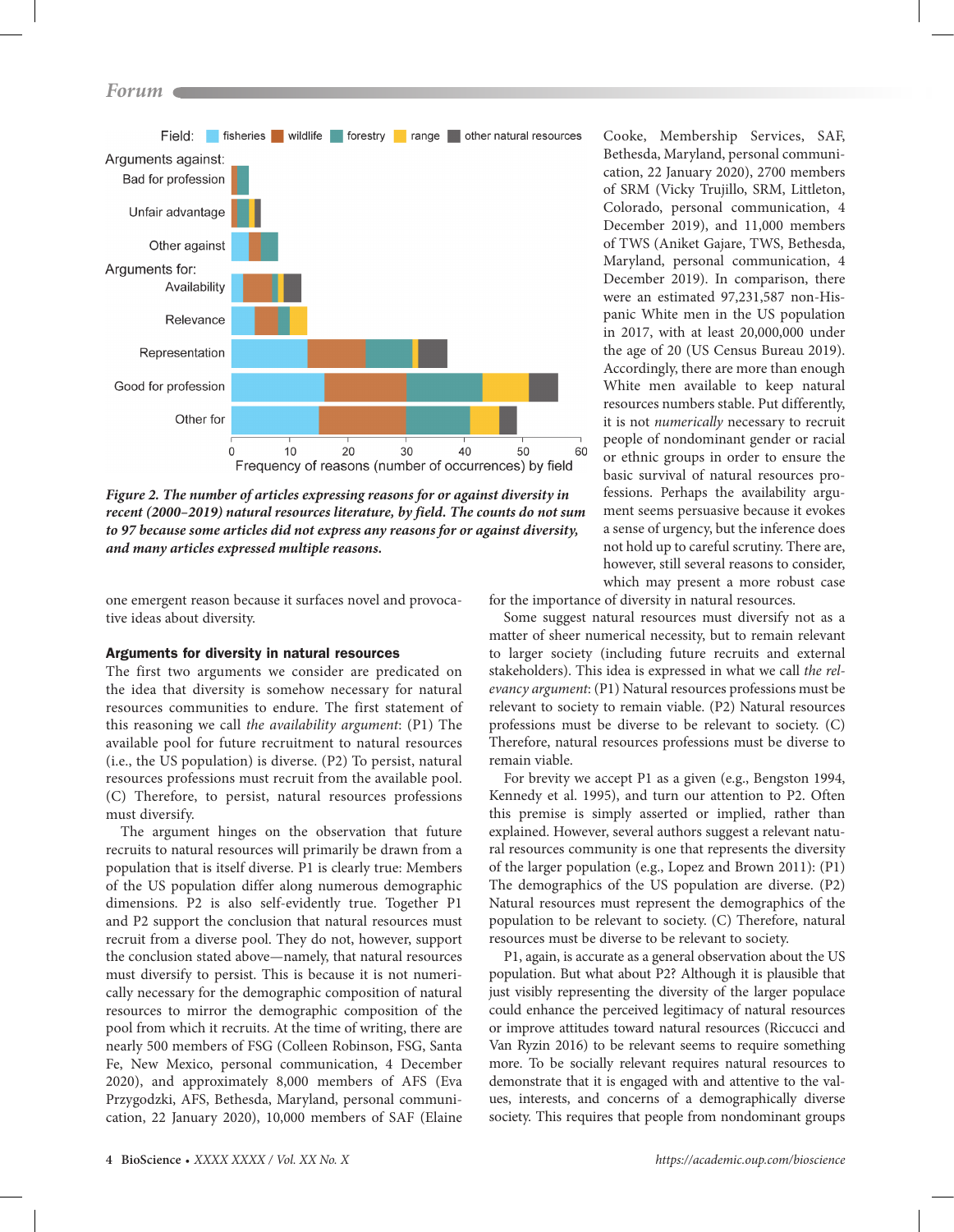#### Box 2. Reasons expressing support for diversity in natural resources.

These are succinct statements of the four fixed-code reasons described in the codebook, as well as a sampling of other reasons that emerged throughout the coding procedure. Reasons that correspond to arguments analyzed in the paper are labeled on the right.

## **Fixed-code reasons**

- • The pool for future recruitment to natural resources is diverse. (Availability argument)
- Diversity is essential for natural resources to remain relevant. (Relevancy argument)
- • People from nontraditional groups are currently underrepresented in natural resources. (Representation argument)
- • Diversity is good for the profession, organization, or field. (GFP argument)

#### **Examples of other reasons**

- • Diversity is part of what makes people who they are. (Inclusion-for-diversity argument)
- • Diversity has transformative potential.
- • Law, policy, or organizational commitment requires diversity.
- • Natural resources requires diversity for political or economic success.
- • Diversity demonstrates agency commitment to inclusion of minorities in participatory processes.
- • To build cultural competency or inclusive culture in natural resources.
- • Diversity is good for the actual resources.
- • To ensure the vitality of the North American Model of Wildlife Conservation.
- • Diversity is good for general society or sustainable human development.
- • To create employment in underserved communities.
- • To integrate traditional ecological knowledge with Western science.
- • Diversifying natural resources will enhance opportunities for collaborative science.
- • People from nondominant groups have made great contributions to natural resources or science.
- • People from nondominant groups are capable or have requisite qualities to be in the field.
- • People from nondominant groups want to be in the profession.
- • People in nondominant groups help recruit other people in non-dominant groups.
- • Diversifying natural resources honors the efforts of people in the past who fought for opportunities.
- • Diversity is good or right.
- • Diversity promotes equality or equity.
- • Diversity reflects egalitarian social values.
- Diversity is as natural as biodiversity.

be represented not just in a passive or symbolic sense but in a capacity that allows them to actively address the interests of diverse stakeholders (Riccucci and Van Ryzin 2016). Although this point may seem obvious, it merits explicit articulation: If relevance is a primary goal of demographic representation (and diversity efforts overall), then people of nondominant groups must be empowered to shape the actions, policies, and cultures of natural resources communities.

Representativeness is not always linked to relevance, however, and often appears as its own justification for diversity in what we call *the representation argument*: (P1) The demographics of society are \_\_\_\_. (P2) Natural resources ought to represent the demographics of society. (C) Therefore, natural resources ought to represent \_\_\_\_.

In plain language, this argument conveys an aspiration for natural resources communities to mirror the demographic composition of the larger US public. Usually the blank is supplied with US census data, citing current or projected percentages of the American public who are women or people of color. Although P1 looks like a simple statement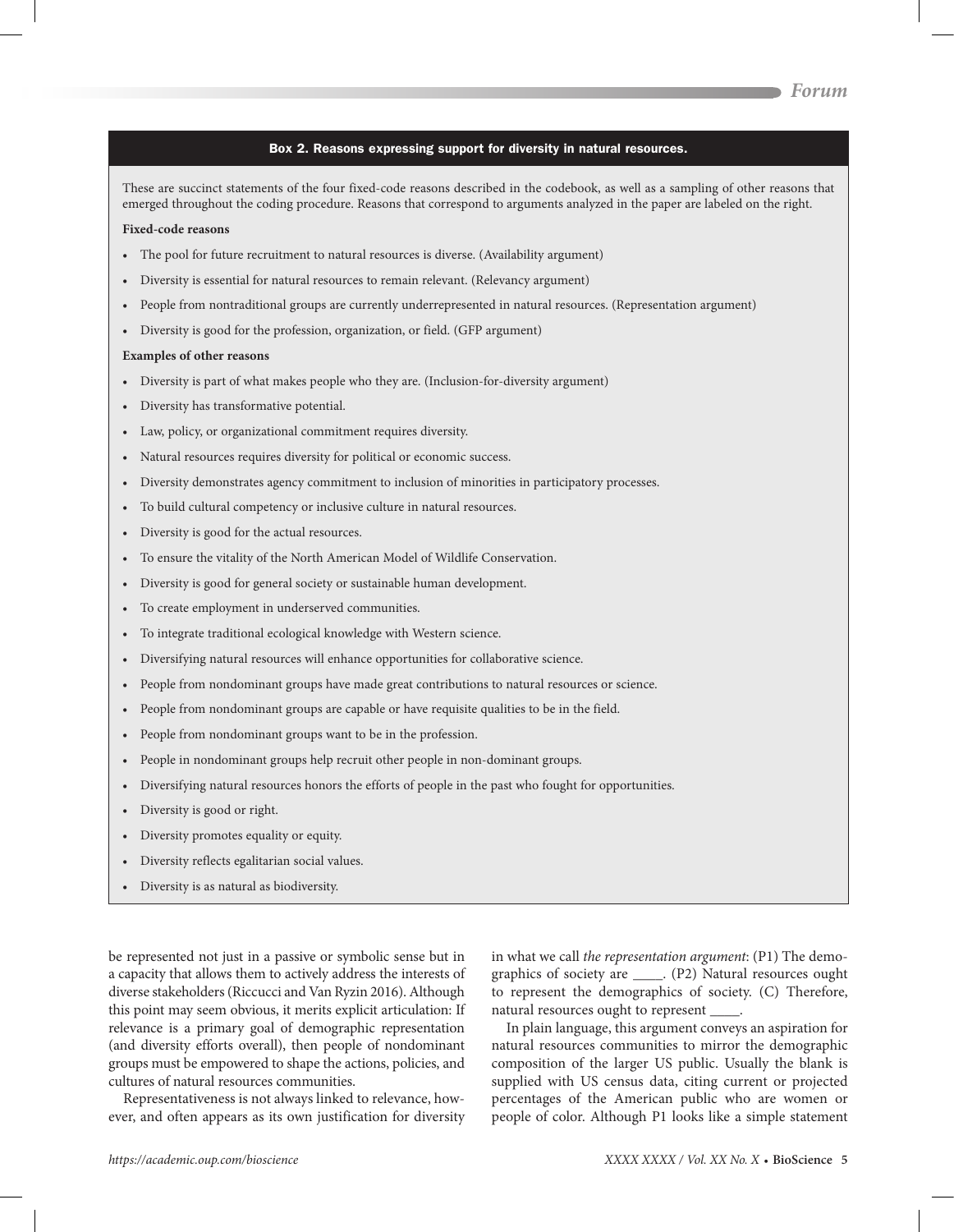of fact, it is important to recognize that the demographics of society can be described in many ways (Kennedy 2014). Recent literature has focused heavily on race or ethnicity and gender, perhaps because long-term national and subnational data are more readily available for race or ethnicity and gender in comparison to other dimensions of diversity, such as sexual orientation, economic class, and ability status. However, although perhaps limited in comparison to racial or ethnic and gender data, demographic information about other social identity groups is available (e.g., Pew Research Center 2018, National Center on Birth Defects and Developmental Disabilities 2019, The Williams Institute 2019). It is certainly not our purpose to belittle the importance of gender or race or ethnicity. Rather, our goal is to prompt wider discussion around whether, which, and why additional dimensions of diversity should (not) also be represented in natural resources and also to consider what practical strategies might be effective for achieving other forms of representation.

Assessing P2 requires us to understand the motivations or concerns behind it, but these are difficult to infer from the published literature. The representation argument is usually expressed as a descriptive observation—for example, "women and minorities are currently underrepresented in natural resources." This sort of statement provides important context, particularly when accompanied by demographic data. Rhetorically it may also serve to validate diversity efforts. However, normatively, these sorts of statements do little to clarify or justify the importance of representation. Given this ambiguity, it is plausible that different authors are making different arguments cloaked in similar language. For example, some authors who cite representation as a reason for diversity may be making a moral claim that natural resources communities have a duty to promote fairness or social equity or a political claim that natural resources should uphold principles of democracy (Riccucci and Van Ryzin 2016). Others may in fact be concerned with relevancy, as was discussed above, even if they do not clearly link relevancy to representativeness. However, these are merely speculations. Given its prominence in recent natural resources literature (figure 2), we suggest the representation argument and its underlying motivations merit more explicit discussion among natural resources communities.

In the arguments above, the impetus for diversity is largely reactive, responding to the perceived need to diversify to meet pressures or demands of a broader societal context. Next, we consider an argument that recognizes diversity as a positive good to be proactively pursued. This argument, which we call *good for the profession* (GFP), is formulated from the reason expressed most frequently in recent natural resources literature (figure 2). In generic form, the GFP argument can be stated as follows: (P1) Whatever strengthens or benefits the natural resources profession (or field, organization) is good. (P2) Diversity in natural resources strengthens or benefits the natural resources profession (or field, organization). (C) Therefore, diversity in natural resources is good.

We expect P1 to be generally accepted and noncontroversial among natural resources communities, so we will focus on P2. In recent literature, P2 has been expressed in many ways, but the authors commonly refer to the benefits of bringing together diverse ideas, backgrounds, values, perspectives, and experiences: (P1) Whatever enriches environmental thinking strengthens or benefits natural resources. (P2) An exchange of diverse perspectives enriches environmental thinking. (P3) Diversity in natural resources creates an exchange of diverse perspectives. (C) Therefore, diversity in natural resources strengthens or benefits natural resources.

We will take P1 as a given and focus instead on P2 and P3. Conceptually, P2 makes sense; indeed, the same basic claim appears frequently in discourses around the value of interdisciplinary and collaborative work (e.g., Cheruvelil et al. 2014, Enquist et al. 2017). But, empirically, research suggests further scrutiny may be warranted. There is evidence to suggest P2 is true under certain conditions (e.g., McLeod et al. 1996, Østergaard et al. 2011). However, particularly when (as posited in P3) diverse perspectives are represented by people who also represent visible forms of diversity, such as race or gender, processes related to social categorization can foment conflict in ways that ultimately preclude knowledge sharing, creativity, and productivity (van Knippenberg et al. 2004). Therefore, P2 is only conditionally true and would more accurately be expressed as "an exchange of diverse perspectives *can enrich* environmental thinking." However, logically, this revision requires that a similar qualification be placed on the conclusion—that is, "diversity in natural resources *can strengthen or benefit* natural resources"—that is weaker than the original formulation.

P3 is also not necessarily true because, in some communities, people who represent visible or invisible dimensions of diversity may face subtle or explicit pressures to assimilate to dominant norms, values, and epistemologies (Marvasti and McKinney 2011). Under these circumstances, any potential benefit of "diverse" perspectives would be lost. Therefore, a qualification similar to the one placed on P2 would need to be placed on P3 (i.e., "diversity in natural resources *can create* an exchange of diverse perspectives"), with similar repercussions for the conclusion.

Overall, although it is tempting to think diversity is an unconditional asset to natural resources, this is not necessarily a sound assumption to make. The GFP argument raises important questions about how people of nondominant groups, and the perspectives they bring, should be integrated into current natural resources communities. If diversity efforts are undertaken with the hope of receiving certain benefits, it is essential to consider how natural resources communities can be arranged to support productive, enriching interactions. At the same time, however, this argument challenges us to ask why (or perhaps whether) we remain committed to diversity if or when it does not yield beneficial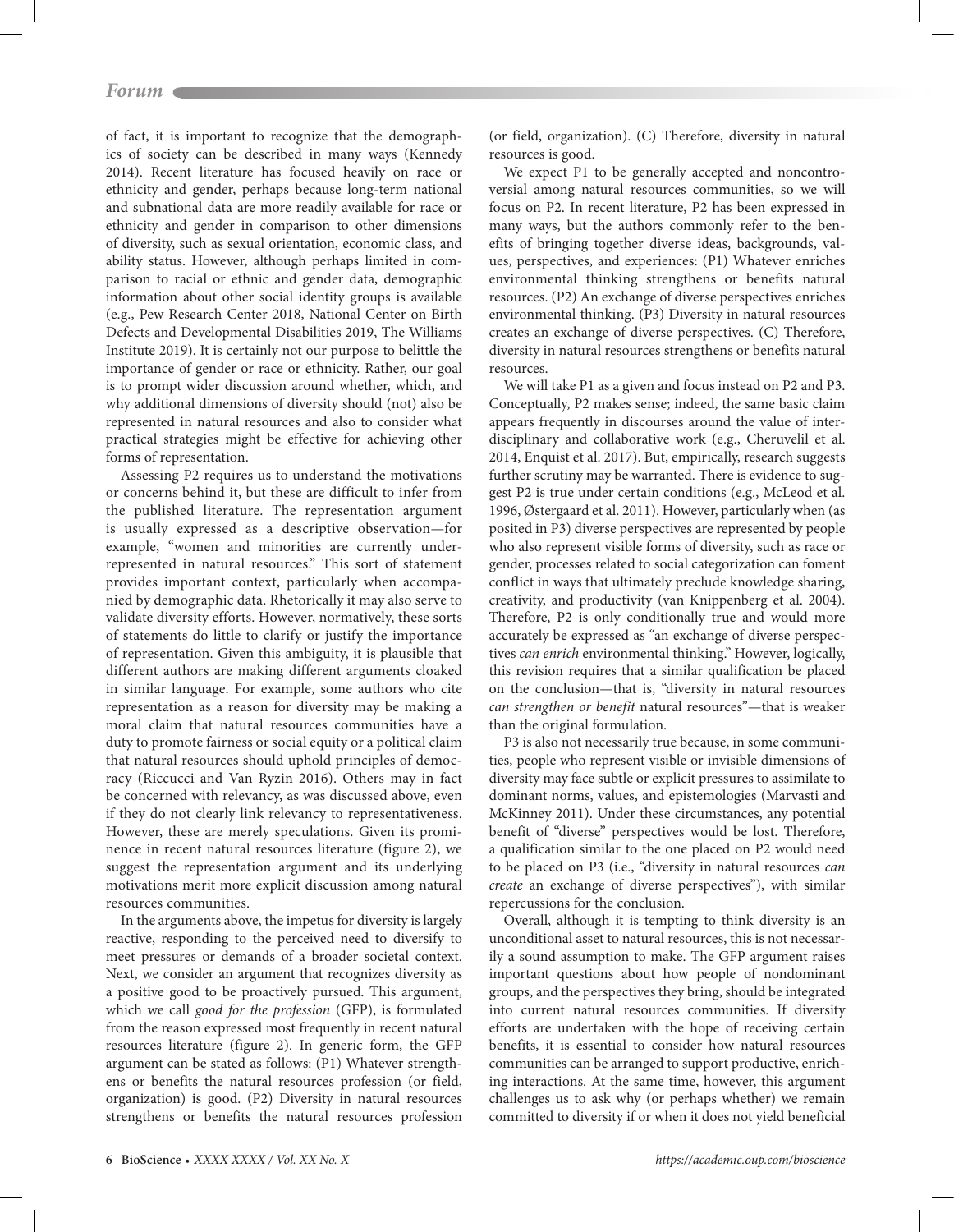outcomes for the current community, institution, or organization (e.g., Mannix and Neale 2005).

Finally, in a handful of articles appearing in the August 2019 issue of *Fisheries* (Brix 2019, Fiske 2019, Lee 2019), several authors expressed ideas that seem to redefine the meaning and ultimate goal of diversity efforts. We coded these ideas as *other* reasons for diversity, and formulated them in what we call the *inclusion-for-diversity argument*: (P1) People have unique perspectives, identities, and values. (P2) A diverse community expresses and affirms the unique perspectives, identities, and values of its people. (P3) The natural resources community should be diverse. (C) Therefore, the natural resources community should express, affirm, and include the unique perspectives, identities, and values of its people.

Rather than defending diversity, per se, as in the previous arguments, these authors take the importance of diversity as a given (P3), but advance a particular understanding of what diversity means (P2). Their characterization of diversity pushes against the tendency to siphon people into static (e.g., racial or ethnic or gender) categories, instead recognizing people for the unique combination of backgrounds, beliefs, and experiences each of them brings. The conclusion, then, expresses the goal for all people to inhabit and express their complex identities, as part of an inclusive community. The argument is striking when juxtaposed against the others we have examined, because it promotes an understanding of diversity that points to its potential to radically transform not just the appearance but the very character of natural resources communities. To be clear, this is a not prominent argument in the recent literature. We highlight it as a fresh perspective and a catalyst for continued reflection and critical engagement around issues related to diversity in natural resources.

## Expanding the diversity discourse

Parallel to the internal dialogue in natural resources is a large literature on diversity spread across numerous branches of the sciences and the humanities, including but not limited to education, critical race theory, feminist and LGBTQ studies, sociology, social psychology, and organizational studies (Adams et al. 2013, Roberson 2019). Diversity, in other words, is a topic of widespread and longstanding scholarly interest, which is ideally suited for critical interdisciplinary examination. In the discussion that follows we draw on some of this broader diversity scholarship, because it offers valuable insights to enhance and enrich the diversity discourse in natural resources.

Diversity management and inclusion. A variety of factors may influence what an author writes (or not) in a peer-reviewed publication, so we cannot necessarily conclude that certain reasons express primary or subsidiary motivations for diversity, only on the basis of the number of times they appear in the literature. Nonetheless, the frequency of the GFP argument in recent natural resources literature is notable, and seems to call for commentary.

GFP shares with the availability and relevancy arguments an emphasis on the instrumental value of diversity—that is, value to the extent that diversity somehow benefits or supports natural resources. This family of instrumental arguments echoes the reasoning behind diversity management, the prevailing paradigm for organizational diversity efforts in the Untied States since the late twentieth century (Holvino and Kamp 2009, Köllen 2019, Roberson 2019). Diversity management emerged as an offshoot of programs focused on equity and equal opportunity, exemplified in initiatives such as affirmative action that framed increasing institutional diversity (e.g., in professional or educational organizations) as a moral and legal imperative (Köllen 2019). Partially in response to social backlash against these programs, in the 1990s the legal impetus for diversity largely gave way to voluntary programs, incentivized by the claim that diversity is an asset that can be managed to an organization's benefit (Thomas and Ely 1996, Hirschman and Berrey 2016).

Situating the natural resources discourse in a diversity management paradigm highlights the need for natural resources communities to discuss more concretely how diversity is envisioned, and how it will be managed on the ground. A large body of research demonstrates that diversity, per se, does not consistently produce organizational benefits (Van Knippenberg et al. 2004, Mannix and Neale 2005, Roberge and van Dick 2010). Diversity also presents real institutional challenges, because it can encourage segregation, generate unproductive conflict, and undermine community cohesion (van Knippenberg et al. 2004, Bendick et al. 2010). The relationship between diversity and workplace performance is complex (Mannix and Neale 2005), but researchers have found that the initiatives and strategies used to actually manage people in a diverse workplace often act as key moderating variables (Choi and Rainey 2010, Yang and Konrad 2011). Practices that promote equality by emphasizing sameness, or blindness (e.g., color-blindness, gender blindness), although they are perhaps well intentioned, often end up assimilating diversity to the dominant culture (Markus et al. 2000, Marvasti and McKinney 2011), and so have not generally been associated with positive workplace outcomes (Ely and Thomas 2001, Meeussen et al. 2014). Similar performance outcomes are reported of approaches that segment the community, relying on people of non-dominant groups to access external stakeholders (customers, constituents) of "their type". This approach also tends to perpetuate stereotypes and promote workplace discrimination (Ely and Thomas 2001, Bendick et al. 2010).

Overall, inclusive diversity management practices that acknowledge, support, and integrate difference within the community, promoting full and equitable participation of all members, tend to yield the greatest organizational benefits (Ely and Thomas 2001, Derks et al. 2007, Mor Barak et al. 2016). For this reason perhaps, among others, the scholarly discourse around inclusion has greatly increased over the past decade (Shore et al. 2018). Indeed, we saw a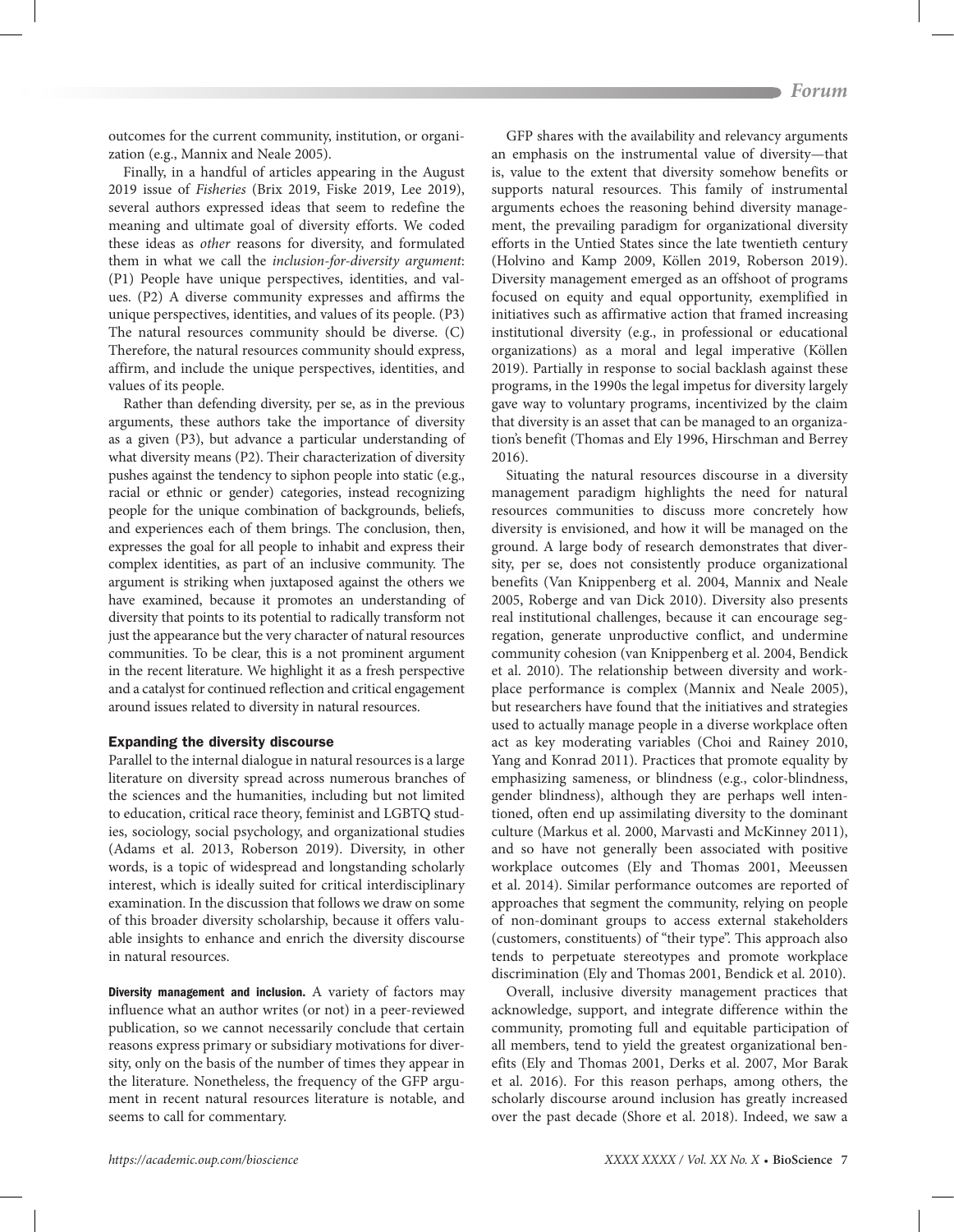marked increase in mentions of inclusion over the range of time included in our data set, and particularly in 2019 (see supplemental figure S2). However, in the articles we read, mentions of inclusion were usually brief and tangential to the main discussion. Related to inclusion, of the 97 articles we analyzed only 42 articles were coded for a mention of equity or inequity, which included any text discussing bias, discrimination, or equal opportunity (figure S2). Where mentioned, these topics were usually addressed descriptively, such as by identifying various forms of inequities diverse groups may face, rather than normatively, by arguing inequity is an issue that must be addressed. If the natural resources community seeks to benefit from diversity, more concerted attention to developing and sharing best practices that cultivate diverse *and* inclusive and equitable communities is warranted. Put differently, it is questionable whether diversity goals can be achieved in isolation from efforts to cultivate an equitable and inclusive culture in natural resources (Davis 2002, Muñoz et al. 2017).

However, the instrumental orientation toward diversity in itself also warrants critical scrutiny. Under a diversity management approach, diversity is regarded as a strategic investment, such that its value is contingent, at least in part, on the benefits it provides (Gilbert et al. 1999, Köllen 2019). Critics have raised concerns that, if it were discovered that diversity does not benefit or is even antithetical to organizational objectives, the incentive for diversity would disappear and, potentially, diversity efforts would be de-prioritized (Noon 2007). In light of this critique, natural resources communities are well advised to discuss whether or the extent to which current support for diversity hinges on its usefulness, and critically assess social and ethical implications of these discussions.

A second critique is that instrumental views of diversity presuppose an understanding of natural resources that is resistant to fundamental change. For example, Lopez and Brown (2011) suggested diversity is important to maintain the viability of the North American Model of Wildlife Conservation, the sustainable use philosophy that has traditionally underpinned wildlife management in the United States. In this way Lopez and Brown (2011) suggested diversity is desired to promote and perpetuate the values of the dominant value system in wildlife—itself the product of a history of oppression, which has been (and still is) used to promote and perpetuate White male privilege in the United States (Peterson and Nelson 2016, Yarbrough 2018). It is deeply problematic to recruit people from non-dominant groups into natural resources, when the goals they are summoned to serve have been defined within a value paradigm that was designed to systematically exclude them (Lorbiecki and Jack 2000, Holvino and Kamp 2009). First and foremost, this is exploitative, and in that regard unethical. But even setting ethical concerns aside, diversity efforts that remain tethered to pre-defined goals and values seem to preclude the realization of a fully inclusive community and, potentially, any benefits that may result thereof.

Although inclusive practices may be implemented under a diversity management umbrella, in order to facilitate productive community interactions, the inclusion-fordiversity argument alludes to a more transformational notion of inclusion that echoes themes developed at length in broader interdisciplinary literatures. On this understanding, an inclusive community is a dynamic community, which allows for the possibility of re-configuration from within (Rodríguez-García 2010, Kwon and Nicolaides 2017). When the emphasis is on inclusion, diversity is not considered an asset to be managed to benefit some pre-defined notion of the community, but an essential attribute of a community that is constantly defining itself. Although it is still possible to argue diversity, thus conceived, would be "good for natural resources," this argument would require a more flexible notion of what counts as "good." Of course, achieving full inclusion does require management of sorts, but in a supporting role that serves to facilitate rather than direct dialogue and engagement, thus enabling change to occur from the ground up. To be sure, this is a radical and in some ways frightening notion, because cultivating an inclusive community, thus understood, would require current leadership to invite change, embrace uncertainty, and ultimately relinquish control. For these reasons, cultivating inclusion "requires a large dose of maturity" (Rodríguez-García 2010:262). A call for inclusion, broadly conceived, is a call for transformative change, but is natural resources ready for transformative change? This is a question our communities need to actively discuss.

Social justice. The diversity management paradigm has also been challenged for neglecting the political aspects of diversity, and thereby potentially circumventing or even counteracting efforts to promote social justice (Lorbiecki and Jack 2000, Noon 2007, Trawalter et al. 2016). From a diversity management perspective, diversity, per se, is an asset, irrespective of the particular kinds of diversity it involves. For example, a working group might be composed of people with different travel experiences and outdoor recreational hobbies or people from different ethnic and religious backgrounds. If both groups are able to produce novel insights and creatively solve problems, both would be of equal value to the organization. The risk, then, is that the structural and institutional biases inhibiting certain people's access to or influence within the professional sphere (Adams et al. 2013) will not be addressed under a diversity management approach, if all forms of diversity are considered equally significant (Lorbiecki and Jack, Wrench 2003, Syed and Kramar 2009, Tomlinson and Schwabenland 2010). In this way, social inequities and the systems supporting them are allowed to continue, rather than intentionally disrupted.

This critique and the risks it highlights also warrant careful consideration from the natural resources community. On one hand, the recent natural resources literature evinces a pronounced focus on racial or ethnicity or gender diversity, suggesting the community is overall highly attuned to some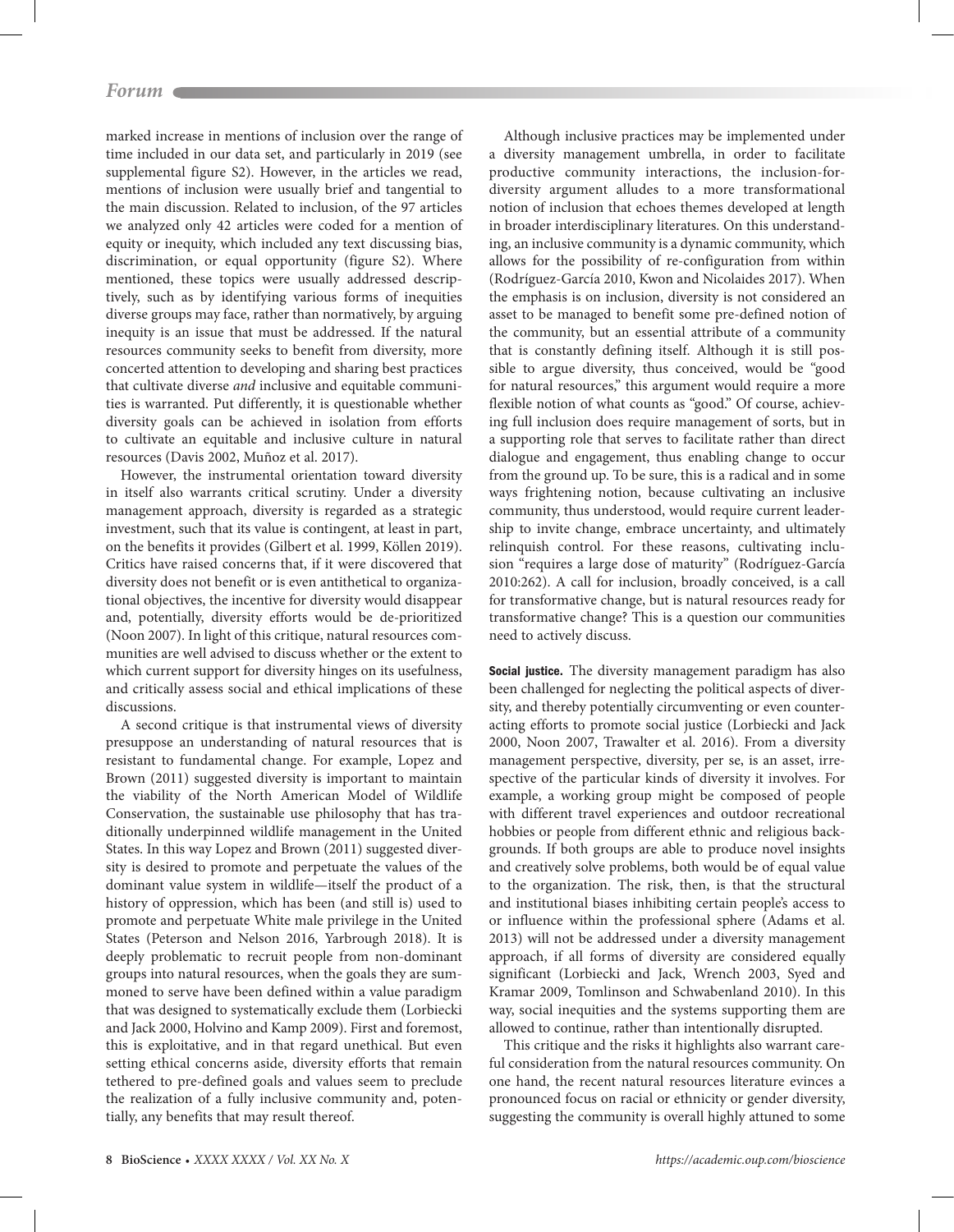of the overtly politicized dimensions of diversity. At the same time, however, explicit discussion about issues of social justice is sparse in the natural resources discourse. Although the representation argument may be grounded in concern for justice or equity, that link has not been clearly established or developed at length in recent literature. We realize these are contentious and highly politicized issues, which researchers in natural resources may not feel equipped or empowered to address. They may even be actively discouraged from engaging with moral–political issues by institutional or disciplinary norms seeking to uphold an ideal of value-neutrality in scientific research.

Our concern, nonetheless, is that the paucity of discussion reflects a substantive lack of attention to issues of equity and social justice in natural resources. Not only is this problematic from a moral standpoint, because social justice is an ethical imperative across all sectors of society (Adams et al. 2013), but it is also practically problematic. The social and structural barriers that were historically erected to prevent certain people from entering many arenas of society, including natural resources, will not dismantle themselves (Schelhas 2002). Failure to directly and systematically address imbalances in access, power, and privilege to or within natural resources communities potentially compromises the success of diversity recruitment efforts. There are also problematic implications for people from non-dominant groups, who often experience isolation, marginalization, or discrimination in professional settings (e.g., Greenhaus et al. 1990, Smith and Calasanti 2005). If the goal is not only to attract but also retain and successfully integrate diversity in natural resources communities, the unique risks, challenges, and threats people face must be openly acknowledged as problems to be proactively addressed (Markus et al. 2000).

Additional dimensions and intersections. As was discussed above, articles in our data set focused primarily on only two dimensions of diversity: gender and race or ethnicity. Natural resources are not unique in this regard (Köllen 2019). However, in focusing almost exclusively on these categories, we neglect other dimensions of diversity, such as sexual orientation, able-bodiedness, religion, and class, which, like gender and race or ethnicity, are used to confer or deny social access, power, or legitimacy (Adams et al. 2013). If or to the extent that equity is an enduring goal for natural resources (and our larger society), it is imperative that the unique experiences and struggles of all non-dominant groups be acknowledged and proactively addressed.

We also encourage natural resources communities to engage with broader scholarship on intersecting identities, or intersectionality (Grillo 1995, Cole 2009, Atewologun et al. 2016). These concepts emerged with the recognition that people cannot (and should not) be defined along any one dimension of diversity. Every person represents a confluence, or intersection, of social identities, and it is this confluence that meaningfully shapes one's sense of self and social experiences. For instance, it would be mistaken to assume two people have similar opportunities or (dis)advantages just because they are both women (Nelson and Piatak 2019). Their access to and experiences within various arenas of society, including natural resources, will also be affected by factors such as race, physical and mental (dis)ability, and socioeconomic background, among other things. In compiling our data set, we were struck to find our search produced no matches for the search term *intersectionality*, and almost none of the articles in our data set substantively addressed the topic. Embracing a more pluralistic, fluid, and dynamic concept of human identity may open up new understandings that support diversity in natural resources, and also may reveal tensions that merit critical and strategic attention (Köllen 2019, Roberson 2019, Miriti 2020).

### **Conclusions**

The recent natural resources literature reveals an overwhelmingly positive stance toward diversity. On one hand this is encouraging, because it signifies what appears to be a genuine and enduring commitment to diversity in natural resources communities. At the same time, however, as was observed by Marvasti and McKinney (2011:632), "support for 'diversity' cannot be judged as uniformly progressive and benign." It is our sense that diversity efforts in natural resources will be strengthened through critical engagement and dialogue and that such dialogue will be enriched by reaching beyond disciplinary boundaries. Actively engaging with diversity scholarship in other fields can yield fresh and perhaps provocative insights, which may not otherwise find their way into the core natural resources discourse. In conducting our analysis and preparing this article our own thinking on diversity has been greatly expanded by interdisciplinary diversity scholarship. By and large, however, the recent natural resources discourse has been detached from the themes and critiques explored in these other literatures. We encourage those with an interest in diversity to look outside natural resources, whether by collaborating or even just reading in the broader diversity literatures. Our hope is that this will spark increasingly reflective, nuanced, and critical discussions around diversity, with constructive outcomes for practical diversity efforts in natural resources.

#### Acknowledgments

The authors thank Jasmine K. Brown for conducting an initial literature search and contributing to early drafts of the codebook. They are also grateful to Eva Przygodzki, Vicky Trujillo, Elaine Cooke, Aniket Gajare, and Colleen Robinson for sharing professional society membership information. Finally, the authors sincerely thank two anonymous reviewers for thoughtful feedback on an earlier version of the manuscript. This research was supported by the USFS Pacific Northwest Research Station for Research with Underserved Communities Fund. Chelsea Batavia also receives funding from the National Science Foundation's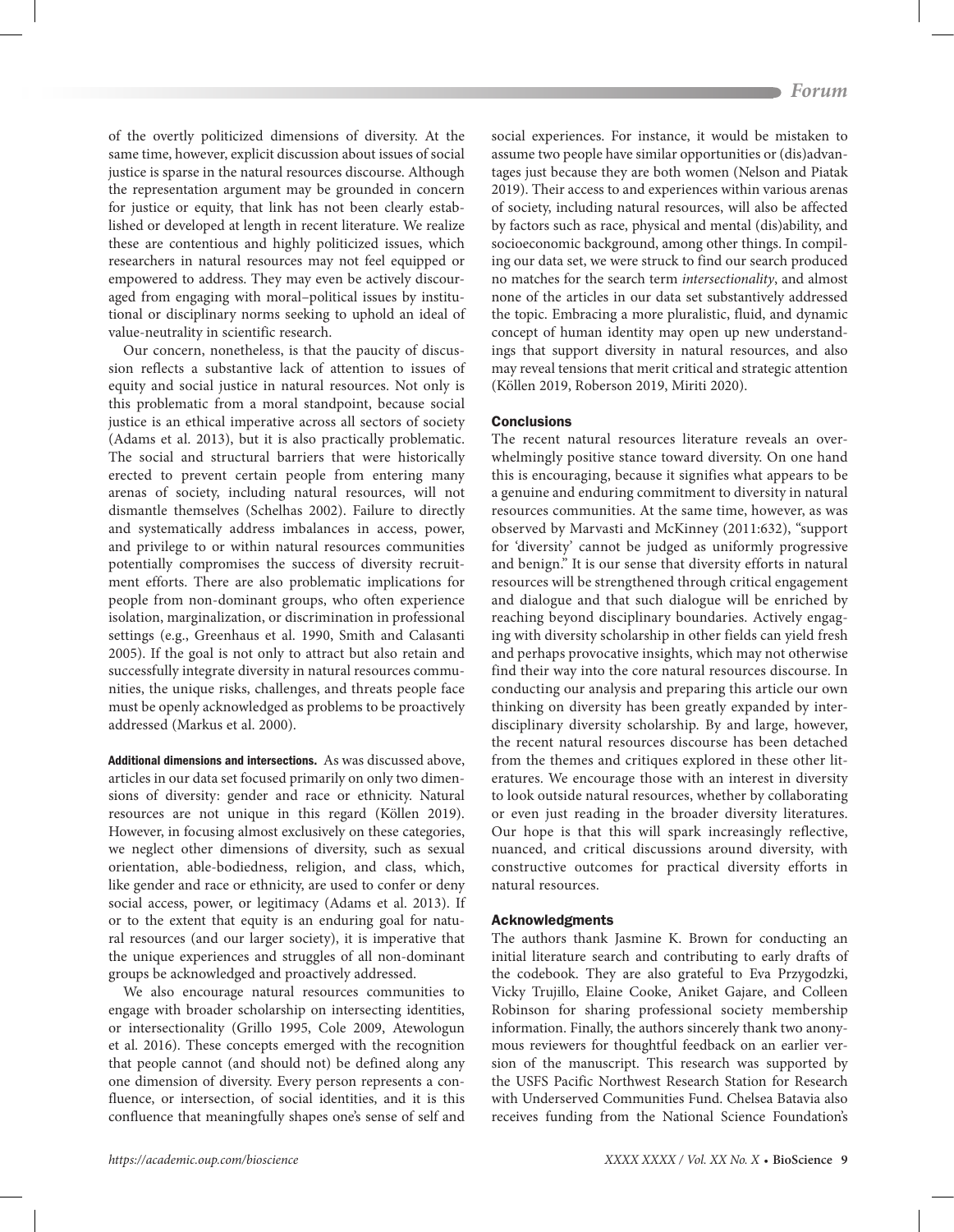Long-Term Ecological Research program at the HJ Andrews Experimental Forest (grant no. DEB 1440409).

## Supplemental material

Supplemental data are available at *[BIOSCI](https://academic.oup.com/bioscience/article-lookup/doi/10.1093/biosci/biaa068#supplementary-data)* online.

#### References cited

- Adams M, Blumenfeld WJ, Castañeda C, Hackman HW, Peters ML, Zúñiga X. eds. 2013. Readings for Diversity and Social Justice, 3rd ed. Routledge.
- Arismendi I, Penaluna BE. 2016. Examining diversity inequities in fisheries science: A call to action. BioScience 66: 584–591.
- Atewologun D, Sealy R, Vinnicombe S. 2016. Revealing intersectional dynamics in organizations: Introducing "intersectional identity work." Gender, Work and Organization 23: 223–247.
- Bal TL, Sharik TL. 2019. Image content analysis of US natural resourcerelated professional society websites with respect to gender and racial/ ethnic diversity. Journal of Forestry 117: 360–364.
- Balcarczyck KL, Smaldone D, Selin SW, Pierskalla CD, Maumbe K. 2015. Barriers and supports to entering a natural resource career: Perspectives of culturally diverse recent hires. Journal of Forestry 113: 231–239.
- Batavia C, Nelson MP. 2018. Ethical foundations for the lethal management of double-crested cormorants (*Phalocrocorax auritus*) in the eastern United States: An argument analysis. Waterbirds 41: 198–207.
- Bendick M Jr, Egan M, Lanier L. 2010. The business case for diversity and the perverse practice of matching employees to customers. Personnel Review 39: 468–486.
- Bengston DN. 1994. Changing forest values and ecosystem management. Society and Natural Resources 7: 515–533.
- Brix K. 2019. Introduction to special issue on diversity and inclusion. Fisheries 44: 351–352.
- Brown G, Harris CC. 2001. A longitudinal study of environmental attitudes of women and gender diversification in the U.S. Forest Service 1990–1996. Forest Science 47: 246–257.
- Cheruvelil KS, Soranno PA, Weathers KC, Hanson PC, Goring SJ, Filstrup CT, Read EK. 2014. Creating and maintaining high-performing collaborative research teams: The importance of diversity and interpersonal skills. Frontiers in Ecology and the Environment 12: 31–38.
- Choi S, Rainey HG. 2010. Managing diversity in U.S. federal agencies: Effects of diversity and diversity management on employee perceptions of organizational performance. Public Administration Review 70: 109–121.
- Cole ER. 2009. Intersectionality and research in psychology. American Psychologist 64: 170–180.
- Davis LR. 2002. Racial diversity in higher education: Ingredients for success and failure. Journal of Applied Behavioral Science 38: 137–155.
- Davis RD Sr, et al. 2002. Increasing diversity in our profession. Wildlife Society Bulletin 30: 628–633.
- Derks B, van Laar C, Ellemers N. 2007. The beneficial effects of social identity protection on the performance of motivation of members of devalued groups. Social Issues and Policy Review 1: 217–256.
- Didriksen RG. 1975. Minorities in professional schools—1973. Journal of Forestry 73: 283.
- Ely RJ, Thomas DA. 2001. Cultural diversity at work: The effects of diversity perspectives on work group processes and outcomes. Administrative Science Quarterly 46: 229–273.
- Enquist CAF, et al. 2017. Foundations of translational ecology. Frontiers in Ecology and the Environment 15: 541–550.

Fabrizio M. 1994. Gender issues in the workplace. Fisheries 19: 17–18.

- Fiske S. 2019. Theme 4: What does diversity require of us? "Where are you really from?" and other invasions of narrative space. Fisheries 44: 382–383.
- Ganguli AC, Launchbaugh KL. 2013. The evolving role of women as rangeland educators and researchers in colleges and universities and in the Society for Range Management. Rangelands 35: 15–21.
- Gervais BK, et al. 2017. Native American student perspectives of challenges in natural resource higher education. Journal of Forestry 115: 491–497.
- Gilbert JA, Stead BA, Ivancevich JM. 1999. Diversity management: A new organizational paradigm. Journal of Business Ethics 21: 61–76.
- Greenhaus JH, Parasuraman S, Wormley WM. 1990. Effects of race on organizational experiences, job performance evaluations, and career outcomes. Academy of Management Journal 33: 64–86.
- Grillo T. 1995. Anti-essentialism and intersectionality: Tools to dismantle the master's house. Berkeley Women's Law Journal 10: 16–30.
- Hirschman D, Berrey E. 2016. The partial deinstitutionalization of affirmative action in U.S. higher education 1998 to 2014. Sociological Science 4: 449–468.
- Holvino E, Kamp A. 2009. Diversity management: Are we moving in the *right* direction? Reflections from both sides of the North Atlantic. Scandinavian Journal of Management 25: 395–403.
- Kennedy B. 2014. Unraveling representative bureaucracy: A systematic analysis of the literature. Administration and Society 46: 395–421.
- Kennedy JJ, Fox BL, Osen TD. 1995. Changing social values and images of public rangeland management. Rangelands 17: 127–132.
- Kern CC, Kenefic LS, Stout SL. 2015. Bridging the gender gap: The demographics of scientists in the USDA Forest Service and academia. BioScience 65: 1165–1172.
- Kern CC, Kenefic LS, Dockry MJ, Cobo-Lewis A. 2020. Discrimination and career satisfaction: Perceptions from US Forest Service scientists. Journal of Forestry 118: 44–58.

Köllen T. 2019. Diversity management: A critical review and agenda for the future. Journal of Management Inquiry. doi: 0.1177/1056-492619868025.

- Krippendorff K. 2013. Content Analysis: An Introduction to its Methodology, 3rd ed. Sage.
- Kwon C-K, Nicolaides A. 2017. Managing diversity through triple-loop learning: A call for paradigm shift. Human Resource Development Review 16: 85–99.
- Lee O. 2019. Theme 4: What does diversity require of us? Fisheries 44: 375. Lopez R, Brown CH. 2011. Why diversity matters. Wildlife Professional 5:
- 20–27.
- Lorbiecki A, Jack G. 2000. Critical turns in the evolution of diversity management. British Journal of Management 11: S17-S31.
- Mannix E, Neale MA. 2005. What differences make a difference? The promise and reality of diverse teams in organizations. Psychological Science in the Public Interest 6: 31–55.
- Markus HR, Steele CM, Steele DM. 2000. Colorblindness as a barrier to inclusion: Assimilation and nonimmigrant minorities. Daedalus 129: 233–259.
- Marvasti AB, McKinney KD. 2011. Does diversity mean assimilation? Critical Sociology 37: 631–650.
- McLeod PL, Lobel SA, Cox TH, Jr. 1996. Ethnic diversity and creativity in small groups. Small Group Research 27: 248–264.
- Meeussen L, Otten S, Phalet K. 2014. Managing diversity: How leaders' multiculturalism and colorblindness affect work group functioning. Group Processes and Intergroup Relations 17: 629–644.
- Miriti MN. 2020. The elephant in the room: Race and STEM diversity. BioScience 70: 237–242. doi:10.1093/biosci/biz167.
- Mor Barak M, Lizano EL, Kim A, Duan L, Rhee M-K, Hsiao H-Y, Brimhall KC. 2016. The promise of diversity management for climate of inclusion a state-of-the-art review and meta-analysis. Human Service Organizations: Management, Leadership and Governance 40: 305–333.
- Muñoz SM, Basile V, Gonzalez J, Birmingham D, Aragon A, Jennings L, Gloeckner G. 2017. (Counter)narratives and complexities: Critical perspectives from a university cluster hire focused on diversity, equity, and inclusion. Journal of Critical Thought and Praxis 6: 1–21.
- National Center on Birth Defects and Developmental Disabilities. 2019. Disability Impacts All of Us. Centers for Disease Control and Prevention. www.cdc.gov/ncbddd/disabilityandhealth/infographic-disability-impacts-all.html.
- [NCSES] National Center for Science and Engineering Statistics. 2019. Women, Minorities, and Persons with Disabilities in Science and